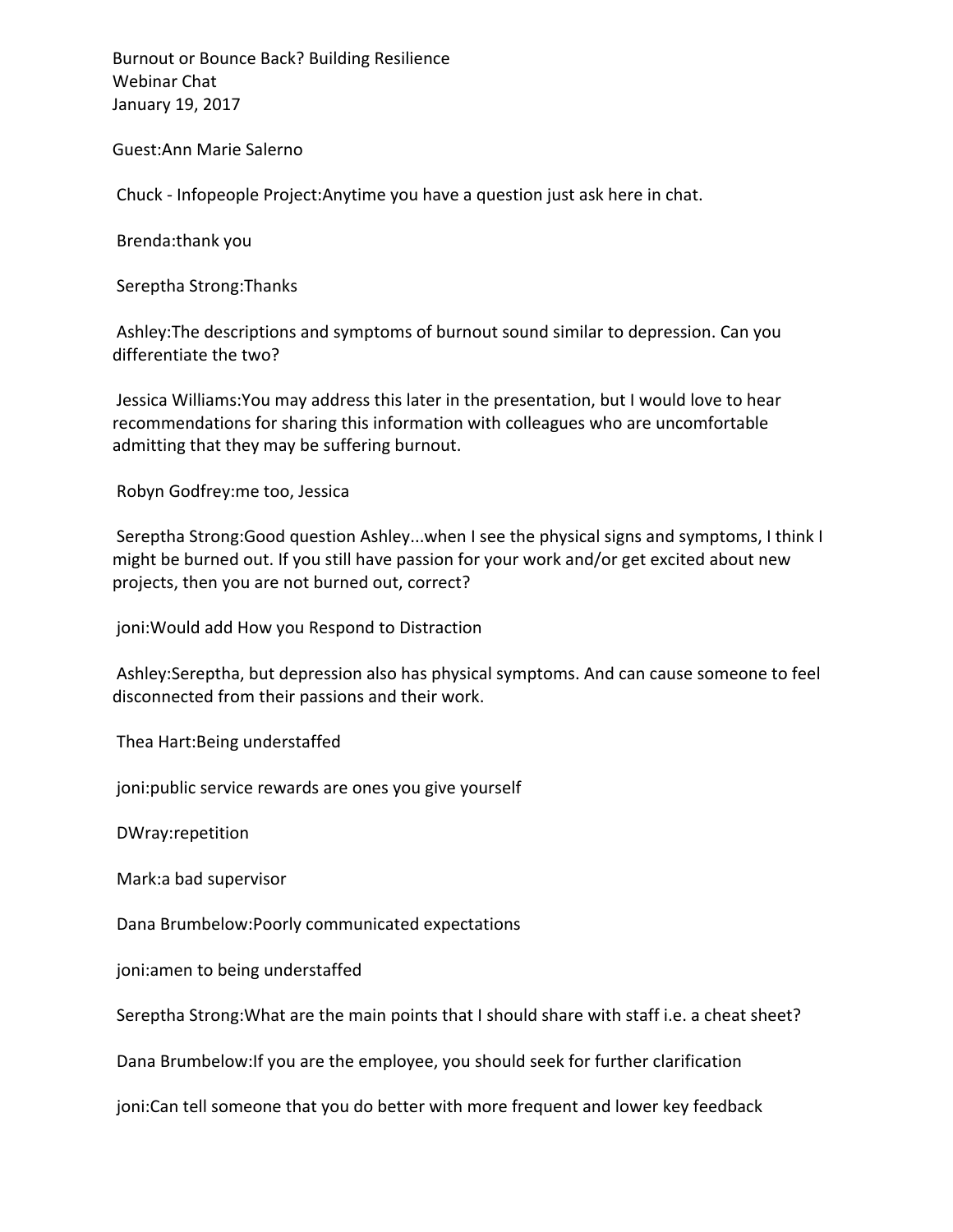Dana Brumbelow:Sometimes no one is able to give it to you, so you have to figure it out on your own.

Dana Brumbelow: That's an excellent idea Joni

Mark: It depends. Some supervisors aren't approachable, or are micromanagers and perfectionists. Pessimistic attitude.

Kirsten Tillman: Very true, Mark.

Ashley: If the number of tasks assigned to you is overwhelming, as an employee, you can talk to your manager about your workload (ask for something to be taken away, or ask for priorities)

Lauren Wadelius: Heavy is the head that wears the crown, they say. As the manager, it's hard to find support for myself.

Dana Brumbelow: If you are the manager, you really have to work at getting your message across and in different ways.

Sereptha Strong:diito to being understaffed...poor communication or lack of communication or information that is only communicated to some staff, not all staff

Sereptha Strong:\*ditto

joni:A cheerful heart is good medicine for everyone--avoid whining at all costs

Dana Brumbelow:I did too - but whining can be a favorite past time for things beyond your control. :)

Courtney Moses: remain positve, however don't judge anyone for whining, that's how some people cope.

Holly Birkelien:good point about emploeeys asking for prioritization. As a supervisor I find I might think they know, but they do not.

Sereptha Strong:Good statement Joni! :-)

Dana Brumbelow: Yup, Courtney. And all whining isn't bad.

joni:Don't want to be the overly cheerful type either

Courtney Moses:I try to be the person everyone can talk to, but that has gotten to be stressful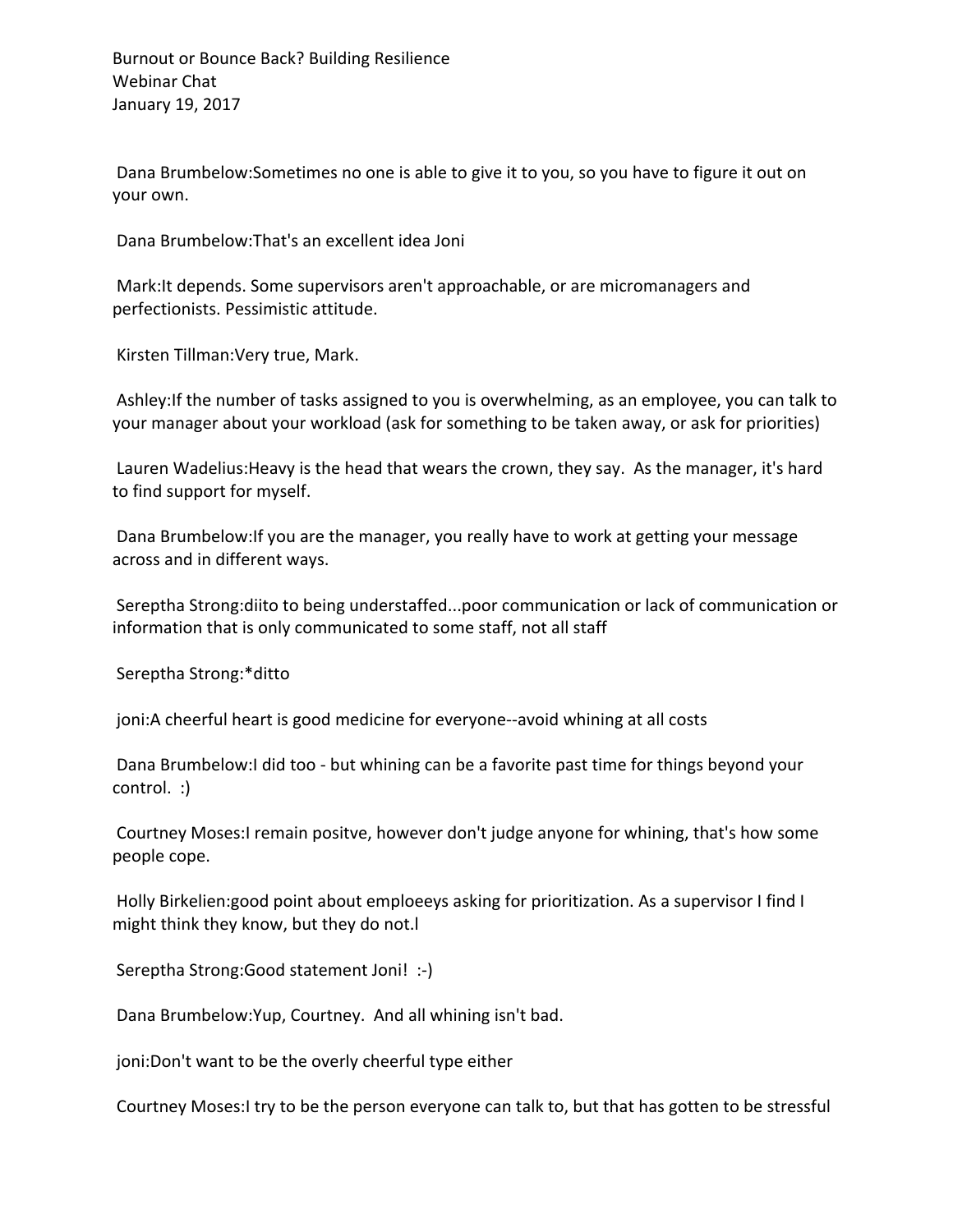position.

Sereptha Strong: You have to have an outlet to offload stress e.g. exercise, music, art, family members/freinds who will listen, etc.

joni: being part time is not a bad thing for me

Michael: overly cheerful people make me suspicious :)

Courtney: As ex miitary I am accustomed to high volume, fast paced work and need that to continue at work in order to continue wanting to be at work.

joni:I have exercise twice a week and it's amazing how hard it is to keep that time to myself without feeling guilty

Sereptha Strong: lol Michael... :-)

Lauren Wadelius: delegation is my goal for 2017. It's hard to do, but my staff would love some projects that are out of their boxes

Courtney: Not sleeping because I am not doing anything productive at work, My adjustment is creating more work to do

Robyn Godfrey: I feel the same way, Joni

joni:I have the advantage of forgetting last week, given attention deficit.

joni: So that's part of why I wake up cheerful most of the time

Dana Brumbelow: The best thing I ever did for myself was to learn to set boundaries.

Courtney: Hate exercising, did all that in the military

Alice Paterra: I feel that I am expected to delegate so much of my job that there is nothing left for me to do. So why should I come to work if all I do is stand around bored all day?

Jennifer: Courtney, I can relate to everything you are saying...

Holly Birkelien:I love to spend time with my dogs. Honestly they help me reduce stress greatly.

joni:I hate exercise, too, Courtney, but it sure made me feel ten years younger and when my husband died, those new friends really counted.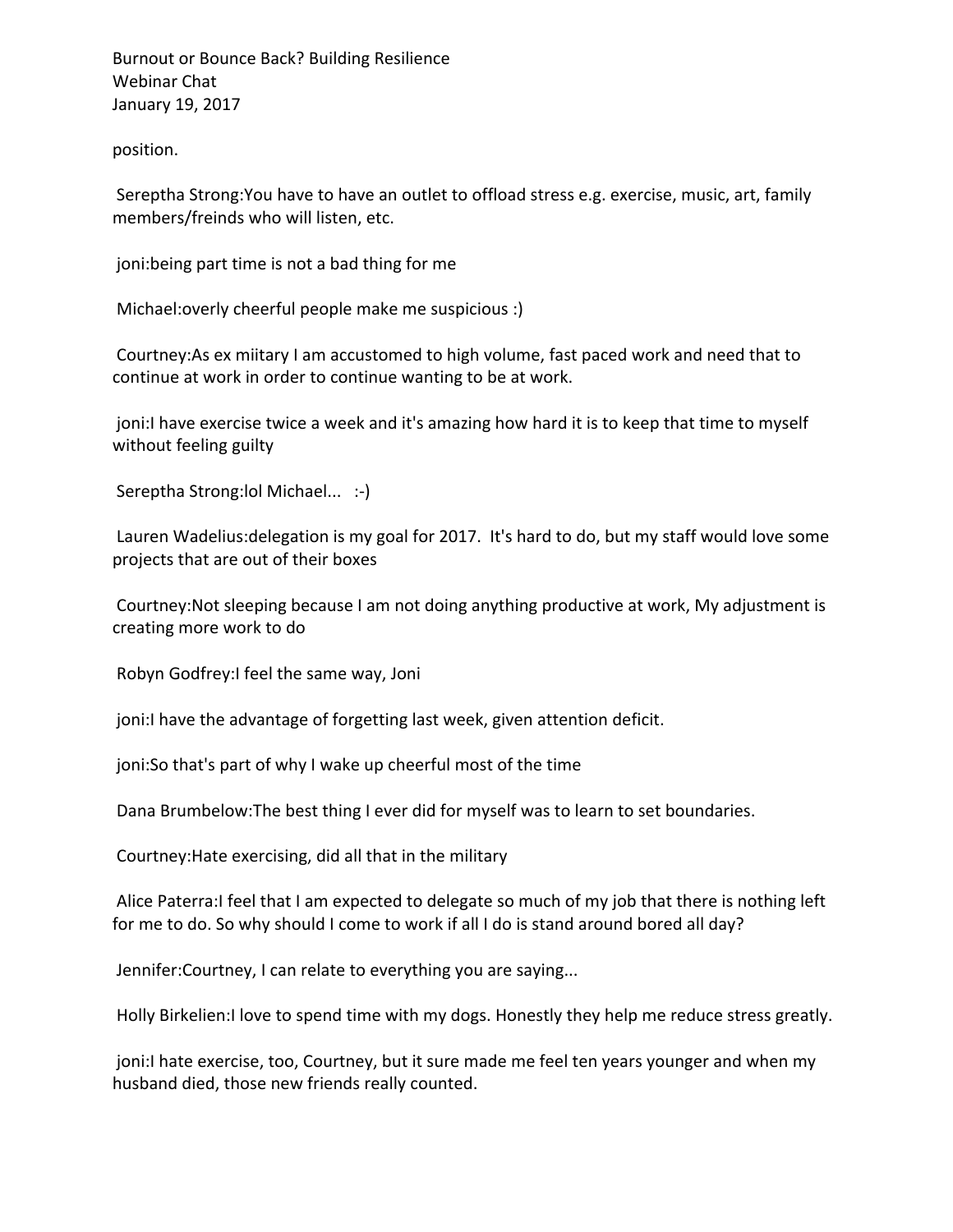NaKisha Thomas: Hi, I am trying to take notes, but I seem to be writing too slow, are your slides/notes going to be available at the end to print?

Courtney Moses: Holly, yes! Critters are the best.

Jennifer: As a manager my staff is very needed and an emotional drain

Leah: Delegation seems to cause my work load to increase instead of decrease

Lizz Roberts: ACK! All of these apply...

Mary Augugliaro - Infopeople: The slides and handouts for today's webinar are available here https://infopeople.org/civicrm/event/info?reset=1&id=640

Sereptha Strong:A few years agao, you would have thought I was burned out because I was exhibited all the signs and symptoms. Then, I was diagnosed with sleep apnea which explained everything. Imagine only getting 2 hours of sleep everynight for a few years!

Sereptha Strong:\*ago

Lizz Roberts: Well, maybe not pessimistic, but certainly not my normal happy self right now.

Gayle Gordon: Adult ADD

NaKisha Thomas:Thank you

Courtney:@ Jennifer, if you are ex military, so you say to self, What wrong with civilians? That's how I feel when I hear all the complaints.

joni: oh yeah, the raincloud!

Dana Brumbelow:Some of my colleagues would tell me I could walk through a burning building and wouldn't be bothered. I've had to learn that what doesn't worry me might worry others.

Holly Birkelien: Sometimes delegation becomes time consuming because of the training or help you may have to put into it, but ideally it is worth it.

Gayle Gordon: Delegating is hard for me.

Sereptha Strong:\*exhibiting \*every night

Gayle Gordon: Introvert- opposite of Type A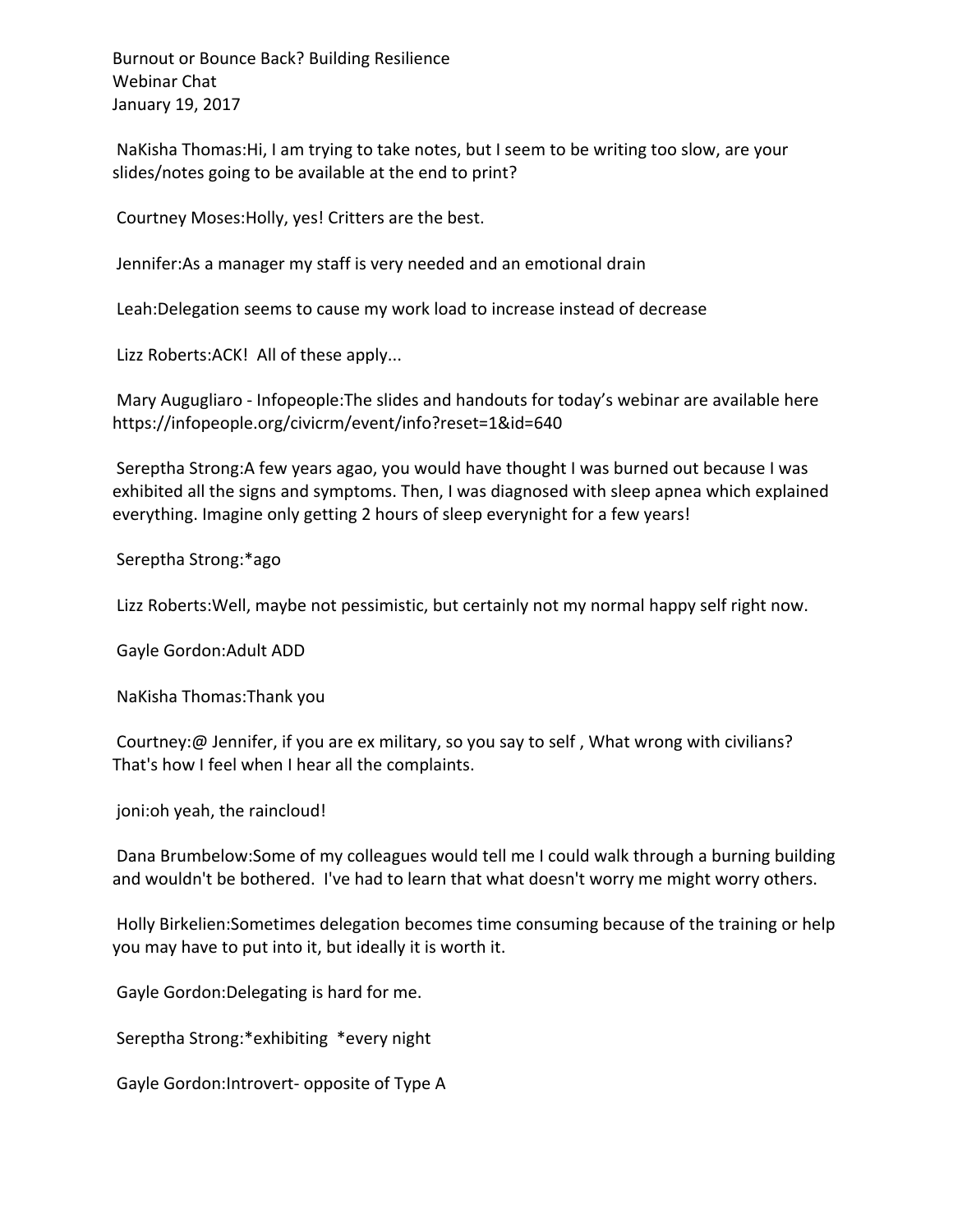DWray:I'm Type A but I'm working on delegating and not putting so much pressure on myself

Lizz Roberts:Gayle G. - Are you diagnosed? Looking into this...

Dana Brumbelow:---- ENTP personality. I'm pretty thick skinned.

Courtney Moses: Yup, I am the go to, can't say no.

Robyn Godfrey: When learning to say NO it helps to begin with, "Can I have some time to think about that?"

Gayle Gordon:Not yet, but I think I fit the description. I need to see someone to know for sure

Marina Rose:I have to remind myself that it is okay to not be on every committee that I'm invited to participate in.

Lizz Roberts:"Done is the enemy of perfect"

Lizz Roberts: I mean Perfect is the enemy of Done!"

Wilma: What if it not done properly?

DWray:I think I'm an ENTJ Dana

joni:Being done with more things is a great feeling, even if some of them are the small things.

Gayle Gordon: INFJ

Holly Birkelien: Learning the individual personality traits of the people I manage so that I can "customize" how I delegate has helped. Not very easy esp with high turnover.

Jennifer Ori:ISFJ

joni: Counters the fatigue of having too many windows open like the computer

Courtney: I recently learned I have no control over anything that I was assigned to. A real factor in not wanting to be a factor

Kirsten Tillman:As a new manager how do you handle staff that are stck in their ways, because "we did it like this in the past".

Kirsten Tillman:\*stuck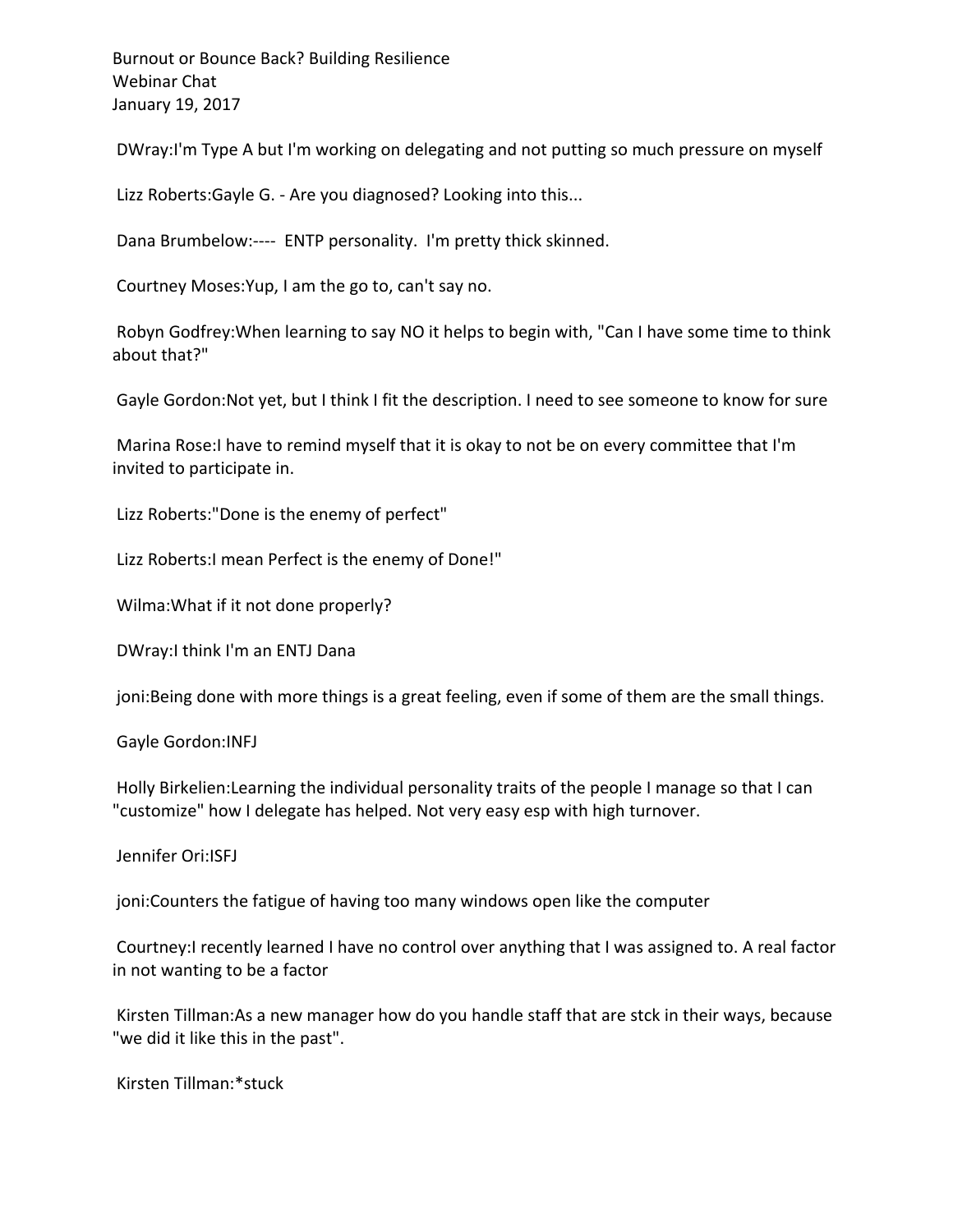joni: When my sons complain about the computer skills of older management, I cringe because i know I can spend more time on an email than they would approve

Marina Rose: That's a great question, Kirsten.

Gayle Gordon:Kirsten, I was going to ask that too. I have some folks who don't like change and they have been around longer than me.

DWray:OMGosh I work with someone like that. She's been here 40 years and doesn't want to try new approaches to anything

Courtney:Yes.

DWray: it's very frustrating

Michael: The culture of the organization has a lot to do with how some people perceive how they have to work.

Mark: Or managers that think they know everything because of their experience. Feedback is always woulda, coulda, shoulda.

joni: It would be great if some of us always had breaks or lunch together instead of all separately

Courtney Moses: Kristen, ask, get feedback, don't just change for changes sake.

Courtney Moses:\*Kirsten, my bad.

Kirsten Tillman: Lol. It's okay. We you have staff that have not had a manager in over a year so things weren't being done the "right way" from the beginning.

Michelle Ford: With changing things, if you can explain why you are changing things for example the numbers are down, might help. I don't mind change, but give me a good reason why it is being done.

Kirsten Tillman:\*when you

joni: Amen about the positive change and resilience

joni: Yes, Where is magic bullet?

Courtney Moses: Does the Magic bullet only take two or three pulses, lol.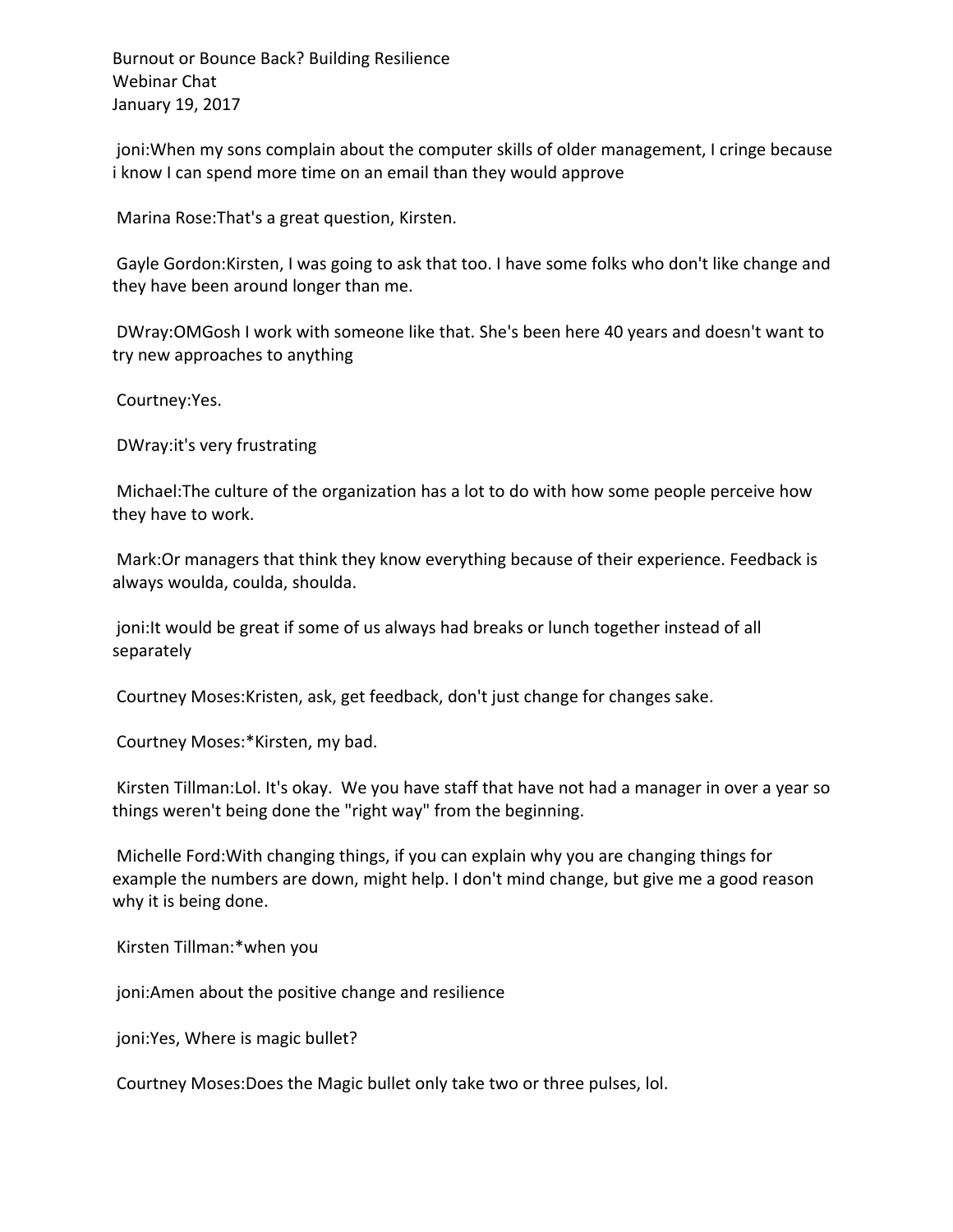DWray:LOL

Robyn Godfrey: The Danish call their magic bullet "hygge"

Holly Birkelien: Stretching, if you sit at the desk all day!

joni:I saw that, too Robin, the hygge, but I can't remember what it is

Gayle Gordon:take a walk arounf the library and neighborhood during break or the rest of lunch if you only use about half of it to eat.

Sereptha Strong:Walking...I have a FitBit and I joined an online walking community, Walkadoo.

Holly Birkelien: Quit facebook 2.5 years ago, would never go back.

Courtney Moses: We have a lady that works in the back of our library that walks around the building outside when she comes up. It gives her some fresh air.

Holly Birkelien: I have a fitbit. Love it. Helps me set goals.

Lisa Echols: I haven't been on Facebook since Dece, ber 30th - very liberating!!

Lisa Echols:December

joni: Was reading about how we live in a 'curating' type culture.

karen rollins:Gayle, Almetta and I use to do the same things, walk.

Kirsten Tillman: I I deactivated my page on Dec 31st Lisa! I am right there with you.

Gayle Gordon: We have more TMI than people ever had in the past

Holly Birkelien: My fitbit helps remind me to move every hour. I go walk the stacks when I need a break from desk. Helps my steps get up and I get to see what the collection actually looks like.

Gayle Gordon: It's great to be able to walk to the rec center and around the pond!

Sereptha Strong: Yes, Holly! :-)

joni:I usually don't sit at my desk. It's hard because the computer is set up for sitting, but I do everything I can standing

Holly Birkelien: How do you do it, Joni? Do you bend over?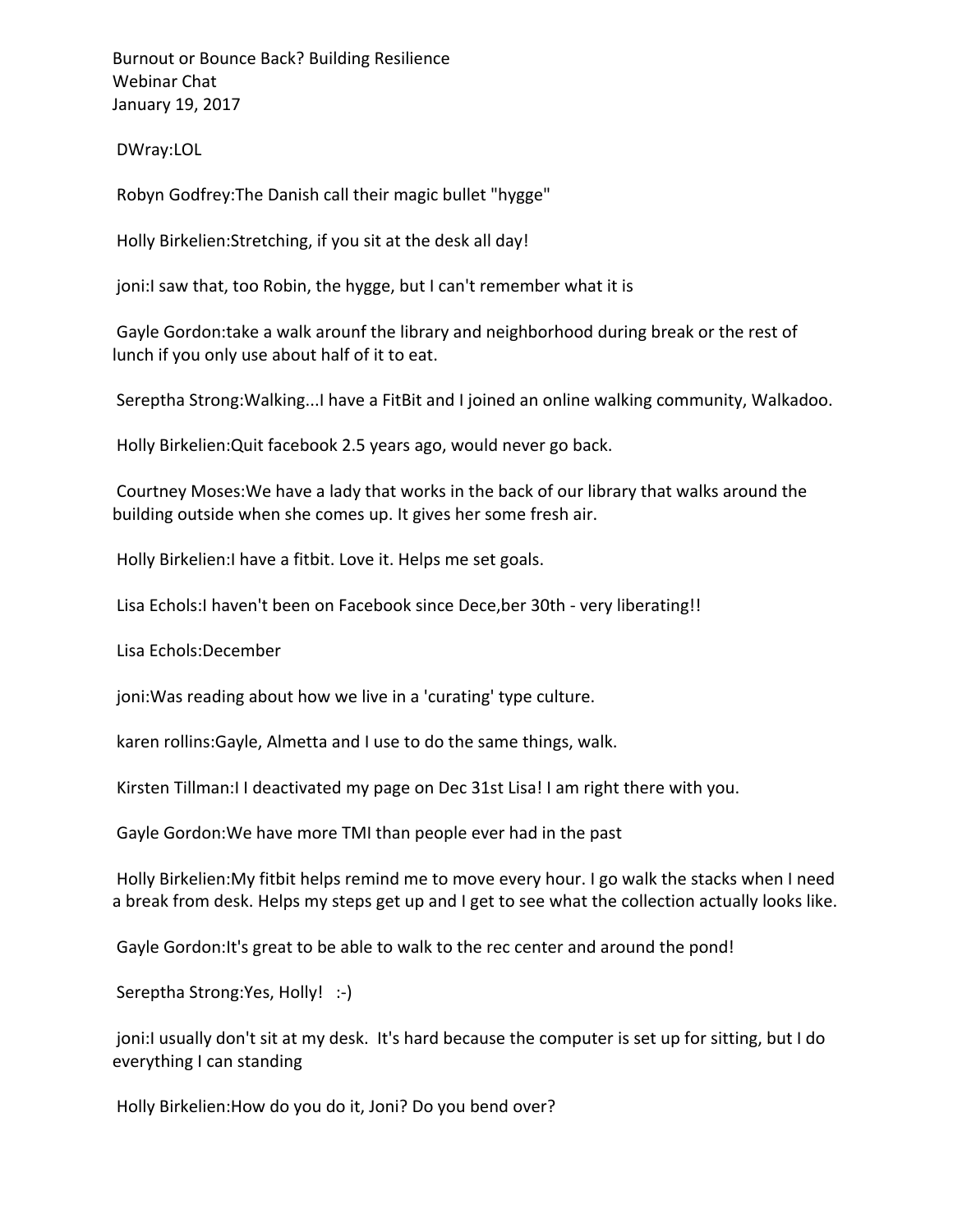Courtney Moses: Or removing/ taking off notifications of toxic Facebook friends.

Courtney: Joni =, the alternative is a standing reference desk.

joni:I sure try not to--you really have to watch the posture!

Gayle Gordon: I take breaks form the news and Facebook, but I can't get away permenantly

karen rollins: Forgive and learn is good. How can you ever forget.

Sereptha Strong: Prayer/meditation/quiet time

joni:Thinking about bringing a box out to make my station higher, but we switch and that seems hard

Mary Augugliaro - Infopeople: The slides and handouts for today's webinar are available here https://infopeople.org/civicrm/event/info?reset=1&id=640

Courtney Moses: Humor is my main coping mechanism.

Melissa Kelly: I have Petty Gripe Day. Everyone is welcome to gripe about anything, but they can't expect and response or a fix. It's just a time to get something off your chest. It often helps you to see how really PETTY your gripe is.

Sereptha Strong: Service to others, so you are not so focused on self.

joni:Courtney, I would love a standing reference desk and still have a chair where I could sit down at points

Courtney: Great Idea Joni

Lauren Wadelius: I use our EAP I think every workplace should offer it

joni:Does anyone have a mentor?

Holly Birkelien:I had a supervisor suggest EAP to me once, and it came off negative. I know the benefit is there, but being careful how to phrase it as a supervisor is key.

Courtney Moses: My mentor was my old supervisor, she was and is the best.

Holly Birkelien:I had a mentor in my previous position-it was CRUCIAL to my self-esteem and development. So glad I had that as a resource.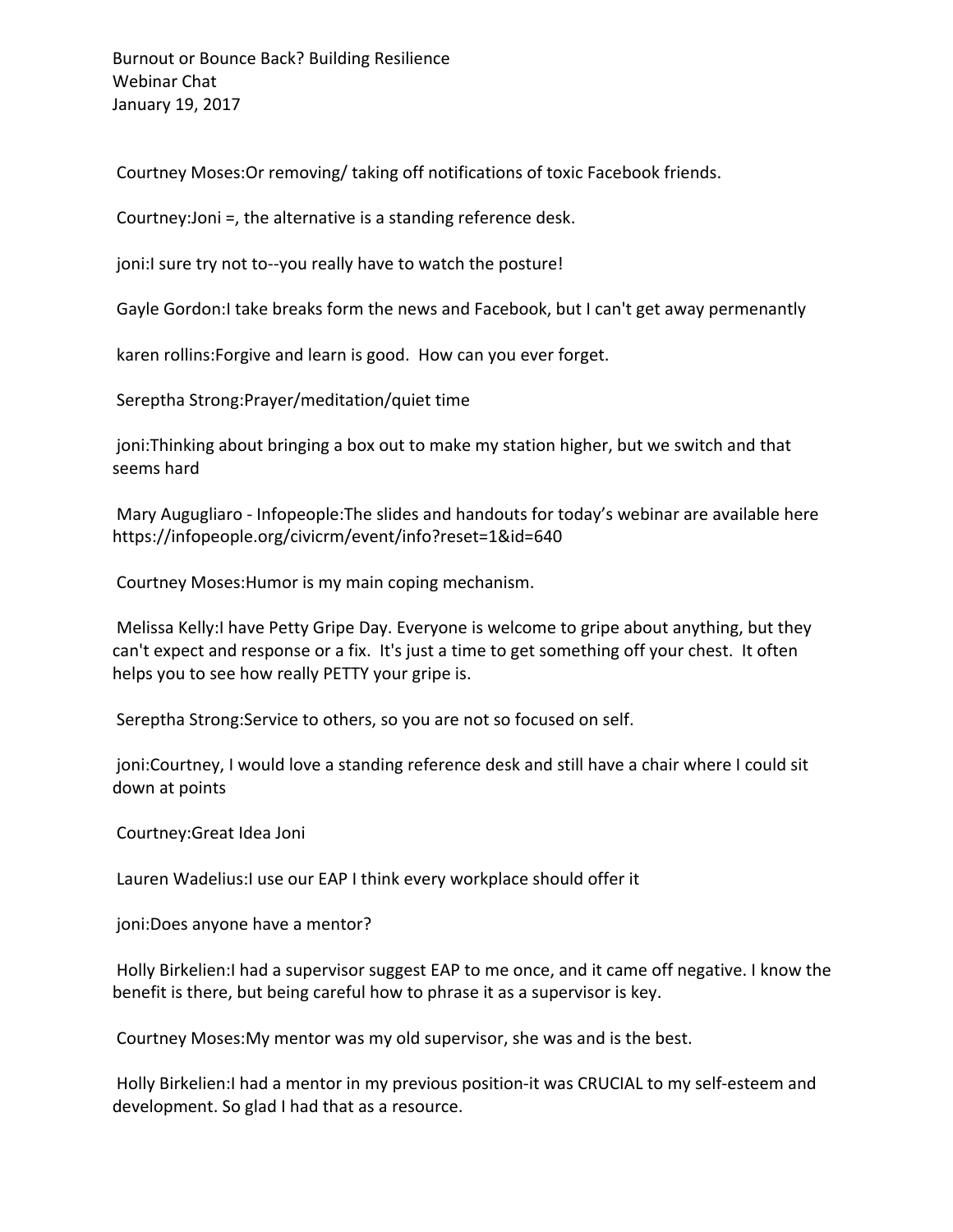Sereptha Strong: Thanks Mary. I was able to download the slides and handouts during the webinar. That is cool!

Mary Augugliaro - Infopeople: You're welcome Sereptha!

Courtney: I know it's hard trying to promote a program for work in your off time when you really want that program to be successful.

joni: At the branch where I trained everyone had good ideas for me--and I would ask each one different kinds of questions.

Holly Birkelien: Our library system had a library card sign up contest, and the winning branch got to have a pizza party while the administrators ran the branch :D

Courtney Moses: Forced fun is not fun, keep that in mind.

Courtney: We did those type interactions under another manager, but this group barely talk to each other under this manager.

pat:I do several "Just for fun" throughout the year. This past Christmas, I asked everyone to give me their favorite Christmas song. Made up a form for people to guess whose favorite songs were what. Everyone gets candy for filling out form

Courtney: Work is no longer a place were it fun. It's just work, function and go home. Very flat

Courtney Moses:^ Same.

joni:Really enjoyed our staff day at the Central Library when everyone attended and went to trainings and lunch

joni:Plus, we were paid for attending! It was very cool.

Gayle Gordon:I really like Staff Say too

Courtney: JOni I look forward to staff day every year.

Gayle Gordon: Staff Day!

Courtney Moses: We do something like that each spring, Joni.

joni:I love meeting people from other branches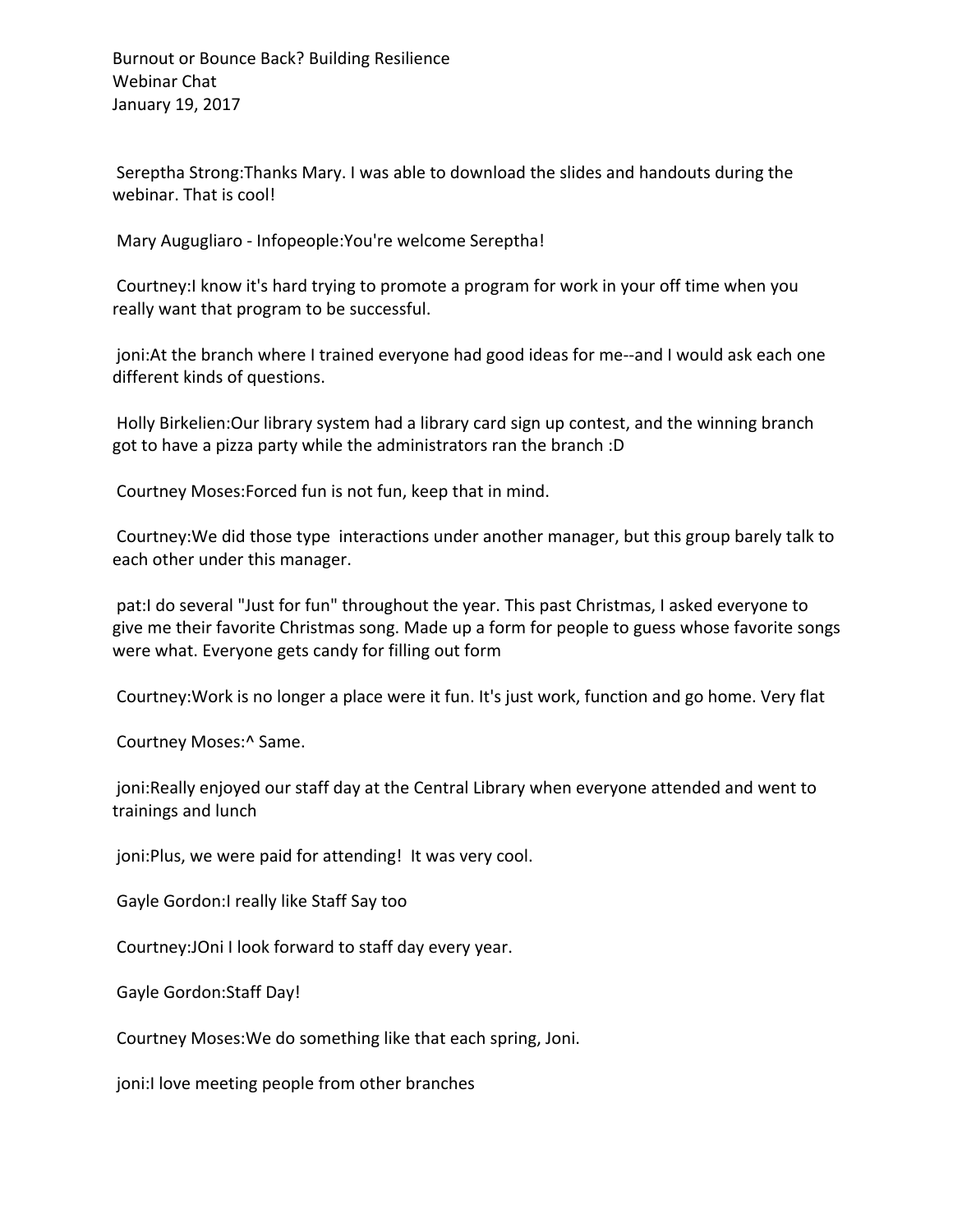Robyn Godfrey: When overwhelmed I spend an hour or two weeding collections. Very cathartic.

Courtney Moses: I just miss the people that moved to other branches. :'(

Gayle Gordon:I actually like weedding too!

joni: weeding is great fun

Gayle Gordon: Weeding. Can't type today

Holly Birkelien:I weed, clean, pick up trash outside the branch, calisthenics in my cube (ha)

Courtney: Found a snake on the shelf that way. I'm very cautious now

Holly Birkelien: to "decompress" while at work

joni: At least you have the fun of being surprised and happy to see people again in different settings

joni:Chocolate really works for almost everyone!

Courtney Moses: I have a snake plushie on my desk, lol.

Chuck - Infopeople Project:https://infopeople.org/civicrm/event/info?reset=1&id=640

Courtney: This was real SNAKE

Holly Birkelien: If I found a snake in the stacks, wow. I don't know what I'd do.

Dana Brumbelow: Good webinar. I listened as I counted our weekly deposit.

Jennifer Ori: yeah, love or dead snake?

Jennifer Ori:\*live

Courtney:Live

NaKisha Thomas:I really enjoyed this hour with all of you, I got good points written down to share with my co workers. Thank you

Gayle Gordon:I like snakes as long as they are the non-venomous types!

Ashley: I highly recommend DeskYogi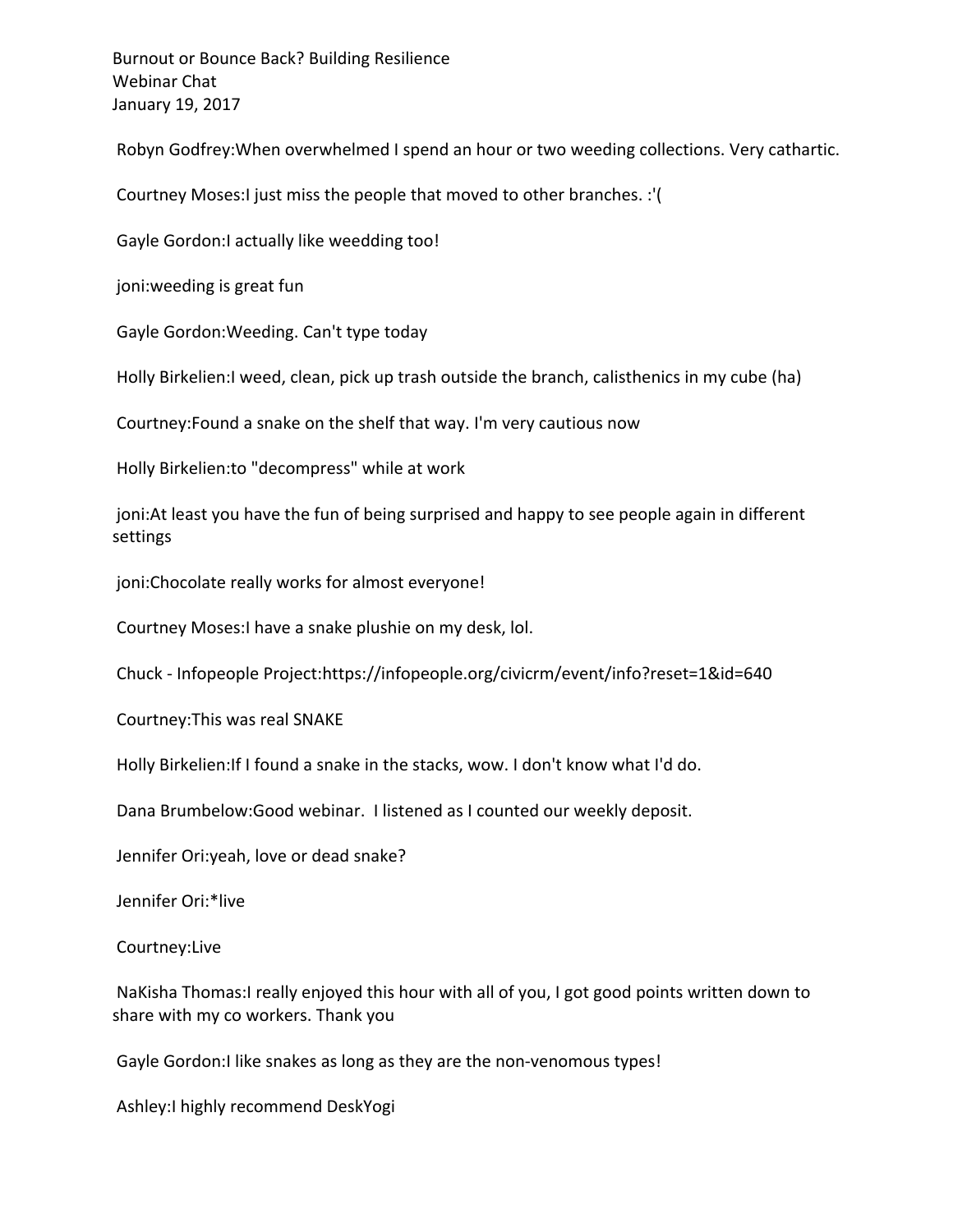Brenda:thank you, great webinar

Courtney:... Anger, and probably hungry.

Courtney Moses: Cleaning is my stress relief.

Ashley: It was recommended in another webinar I saw about burnout

joni: really enjoyed this webinar more than I thought I would!

Robyn Godfrey: I looooooove weeding... going to do some right now

Sereptha Strong: My supervisor gave everyone a stress ball.

joni:Personalizing my space is like creating an oasis

Delores Preston: enjoyed webinar, great info

Courtney Moses: Everyone says that. lol.

Gayle Gordon:I also like to take some time to organize my desk. Doing that today.

Sereptha Strong: Oh, I love cleaning too!!

dl:transcript of your lecture here would be helpful

Ashley:I like building things with my hands - knitting, sewing, construction

Dana Brumbelow:Getting out of the building, helps.... Lunch, breaks, errands (for my employer), etc.

karen rollins: the webinar was helpful. I especially like the advice to disconnect when you have to.

DWray:I'm with you Ashley!

Courtney Moses: I also enjoy videogames, rpg games.

Thea Hart:Question for Debra: I moved from a work environment that had few or no workrelated burnout factors to one that has every factor. I am not a manager/supervisor. Do you have suggestions for actions I can take to create a workplace that supports resilience? So many of these issues seem related to the workplace culture here.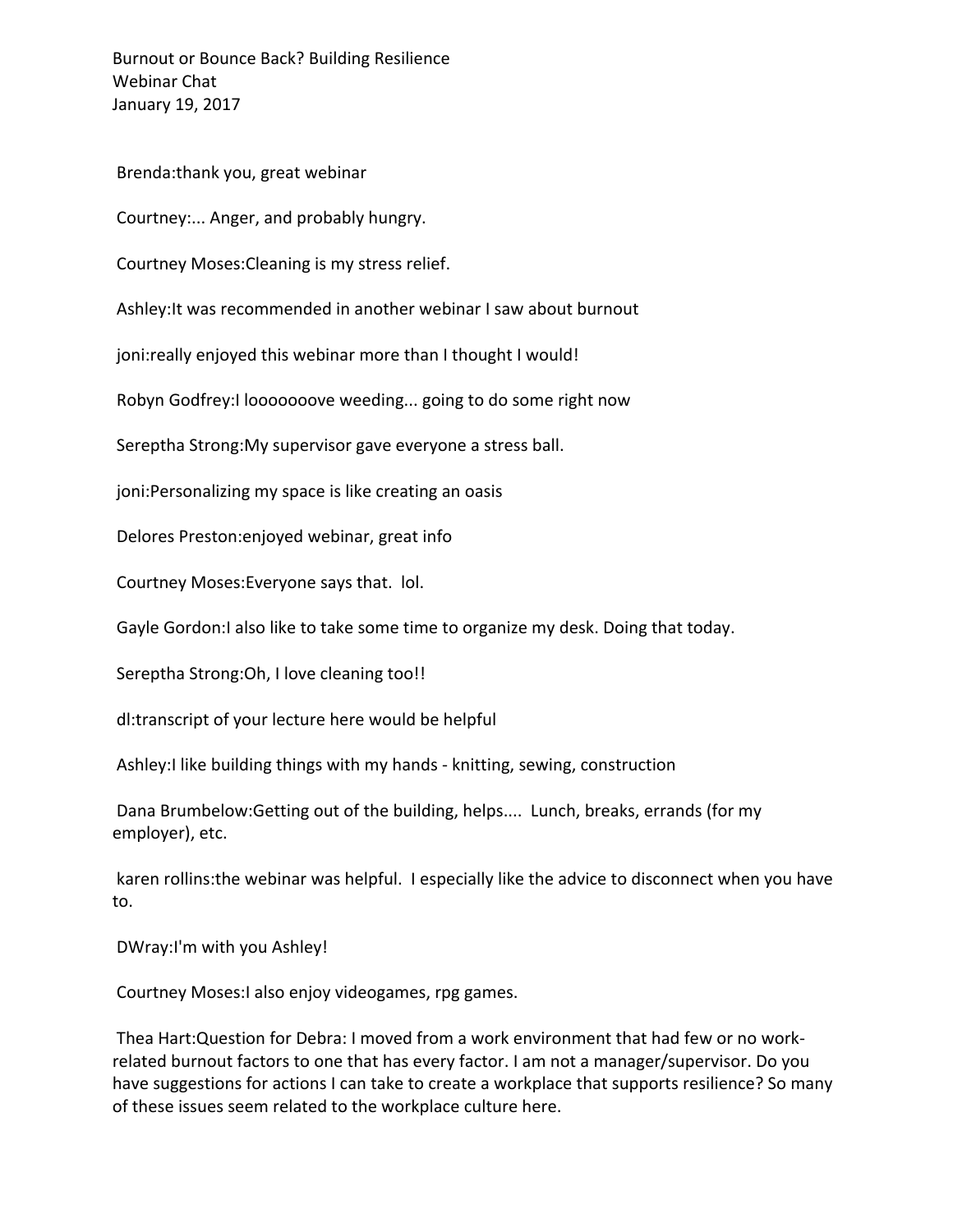Sereptha Strong:Great webinar...presenter, course material and chat! :-)

Courtney: Okay, I do like a clean storage area.

Ashley: Thanks for depression answer. :-)

Nancy Schleh: Great webinar. Thanks

Robyn Godfrey: Hi Thea, it was similar here a number of years ago. We found that making an effort at "recognition", even for the smallest of victories, made a big difference.

Dana Brumbelow:I wouldn't trust anyone at work to keep this confidential, even if they were trustworthy. 

Jessica Williams: Thank you, Debra.

Courtney: I may not be able to do the entire 6 years on retirement from the topic, but it's a start. Thank you

joni: Asking permission is asking to be told no

Courtney Moses: ^Not to me, learn to explain yourself.

joni: a Tom Peters quote--but not asking is dangerous in bureaucracy

Gayle Gordon:I've heard the expression "It's easier to ask forgiveness than permission" but I've found that not to be true.

Ashley: I was thinking the problem solving models would be my 1 share too.

Sereptha Strong: problem solving model. Thanks!

Thea Hart:Hi Robyn---how did you recognition work? What can I do as a non-manager? Seek to acknowledge the work of my colleagues? I feel like it would be more meaningful coming from the management team.

Kirsten Tillman: Gayle I've learned that too.

joni:People talk a big game about imagination

Courtney Moses: Have a great day everyone. :)